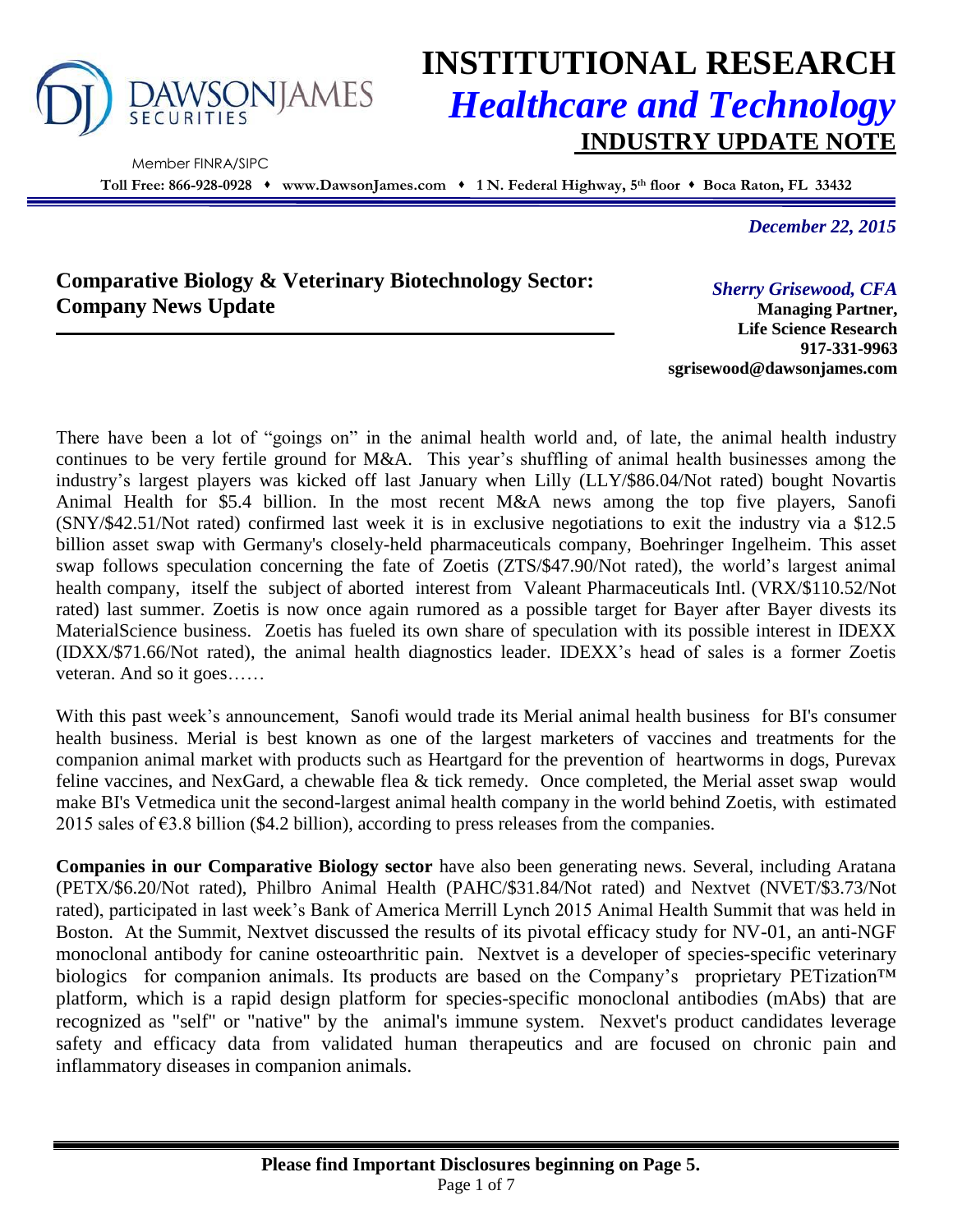

NV-01 is a 100% canine specific anti-NGF (nerve growth factor) mAb. NGF is a highly conserved crossspecies pain signaling modulator that is known to be relevant in the etiology of pain and has already been validated in humans. There are no approved mAb's for canine osteoarthritic pain, and NV-01 is the most advanced monoclonal antibody-based therapy currently in the clinic. The 246 canine patient study, conducted at sites across the US, France and Germany, showed NV-01 was safe and well-tolerated, with no observed significant adverse events in the study's canine patients. Importantly, NV-01 demonstrated a long half-life after a single injection and did not induce neutralizing antibodies in repeat administration. The primary endpoint of the trial was met and as such, provides the basis for the initiation of an efficacy pivotal, multi-center, blinded, placebo-controlled, randomized trial in 2016. Rimadyl, which is credited with creating a prescription NSAID market in companion animals, generated over \$270MM in revenue in 2014, only 8 years after its launch. However, significant toxicities are common with the chronic use of NSAIDs in companion animals, much the same as identified in humans and Nextvet believes that monoclonal antibodies can provide a true alternative in chronic pain managment.

The same technology is being deployed to develop a first-in-animal, first-in-kind 100% feline anti-NGF mAb (NV-02) with a superior target profile compared to NSAIDs. There are currently no approved therapies for chronic pain management in cats, as cats have an intolerance to NSAIDs that drives significant renal toxicity even if used for as short a period as three days. The only alternative for feline chronic pain management is the use of opiods. Nextvet is currently conducting a 15 US-site pilot study for NV-02, with a pivotal study scheduled to begin in 2016.

**Kindred Biosciences** (KIN/\$3.95 /Not rated) reported on December  $17<sup>th</sup>$  the Company had achieved the important milestone of filing its CMC (Chemistry, Manufacturing and Controls) technical section with the FDA as part of the approval process for its KIND-012 small molecule product, indicated for the treatment and control of fever (pyrexia) in horses. The Company expects to complete the Effectiveness Technical Section filing related to the KIND-012 NADA (New Animal Drug Application) by the end of Q1 2016. Kindred previously announced the positive topline results from the KIND-012 pivotal field study. The study was a 138 horse, multicenter, randomized, placebo-controlled study to determine the efficacy of KIND-012. The primary endpoint was 2 degree decline in temperature compared to baseline fever or the resolution of the fever and return to normal temperature, which for horses is 101.0 degrees F. The success rate was approximately 75% vs a 20% success rate for the placebo group and the data generated a highly significant p value of p<0.0001. Horses can develop high fevers in response to bacterial or viral infections such as Potomac Fever or equine flu, thus reducing a fever quickly may be necessary for avoid secondary complications from loss of appetite or profuse sweating.

Kindred is a leader and a trail-blazer in the implementation of the comparative biology approach. The Company is developing and optimizing a suite of small molecule biopharmaceuticals and biologics, already validated for safety and efficacy in humans, as target compounds for companion animals (dogs, cats and horses). The Company has a robust pipeline with five small molecules products in development and six biologics. These products are targeting indications for metabolic conditions, inflammation, cancer and pain.

**Clinical news was also reported by Jaguar Animal Health** (JAGX/\$2.10/Not rated). Jaguar is focused on developing first-in-class plant-based therapeutics addressing gastrointestinal conditions, initially in dogs and horses. Yesterday, December 21, Jaguar announced positive results from its pilot dose escalation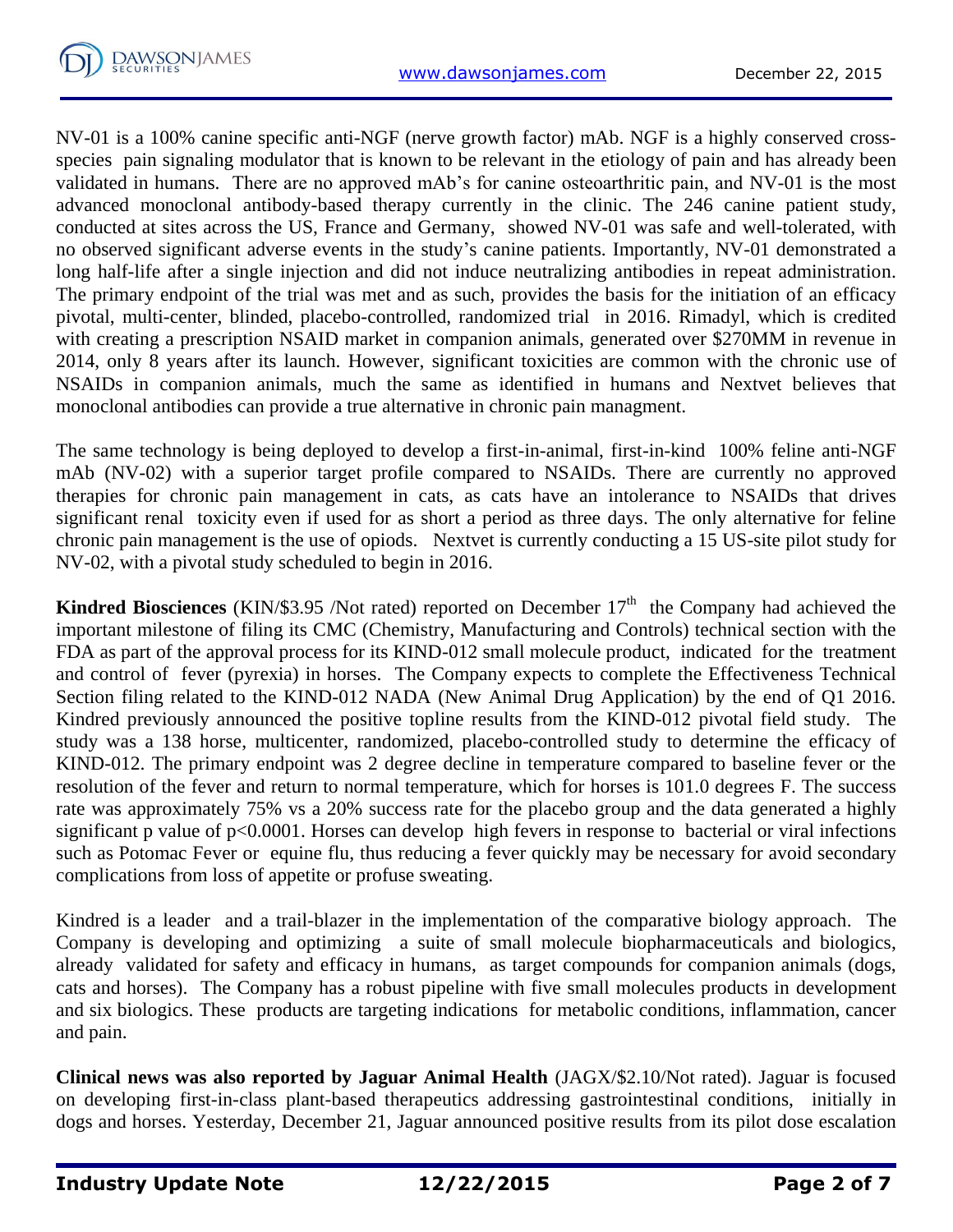

safety study being conducted at Louisiana State University for its lead compound, Crofelemer, an active pharmacological agent derived and purified from the Croton lechleri tree, for the treatment of diarrhea associated with acute colitis (colic). The study demonstrated safety at various dosages in horses and confirmed the lack of dose-limiting toxicities that has also been observed in other species. Horses are subject to gastrointestinal colitis (also referred to as colic, "twisted gut" or large bowel inflammation) which can result in death if not quickly and effectively treated. Acute colitis can occur suddenly and is typically in response to a stress event that causes normal Salmonella and C. difficile gut bacteria to become "activated". It results in severe pain, electrolyte imbalances, massive fluid loss and death if the gut becomes too twisted. Bacterial induced colitis has been reported to have fatality rates of between 32% and 60%, while Potomac fever induced colitis has a death rate as high as  $35\%$ . Surgery to untwist the bowel or resection the bowel is now a common treatment for a number of cases (mostly high value performance horses) but may cost \$10,000 or more. It is not always successful and may not be able to be performed in time. Jaguar is developing species-specific forms of Crofelemer as first-in-class gastrointestinal products for a number of animals in addition to adult horses, including dogs, dairy calves, foals. The compound acts by modulating the flow of ions through the calcium and chloride ion channels and water in the lumen of the intestine.

**We are adding Alexion Pharmaceuticals** (ALXN/\$184.96/Not rated) to our universe due to the Company's novel use of genetic engineered chickens to produce a first-in-man (and first ever treatment) recombinant enzyme replacement product (rhLAL) for lysosomal acid lipase deficiency and cholesteryl ester storage disease (CESD). On December  $8<sup>th</sup>$ , the FDA approved Alexion's enzyme replacement product, Kanuma (sebelipase alfa), as the first ever treatment for the rare inherited lysosomal acid lipase (LAL) deficiency also known as Wolman disease. Wolman disease becomes evident in early infancy and is a rapidly progressive disease that typically leads to build-up of fats in liver and cardiovascular tissues that eventually results in severe organ damage and death during the first year of life. Wolman's disease afflicts one or two infants per million births, and the less progressive CESD form has an incidence rate of about 25 people per million.

The FDA approval of Kanuma was unique in that it came together with a concurrent approval by the Center for Veterinary Medicine (CVM). The CVM approved Alexion's recombinant DNA (rDNA) construct for chickens as a genetically modifying drug used for the production of rhLAL by treated chickens in the whites of their eggs. Under new rules, since the rDNA construct changes the function or structure of the animal, it is classified as a drug and regulated by the Federal Food, Drug and Cosmetic Act. CDER approved Kanuma, the rhLAL product purified from the egg whites. The chickens treated with the rDNA construct are only used to produce rhLAL and neither chicken nor egg is used in the food chain. Kanuma is administered as a once weekly infusion in rapidly progressing infants six months or less in age and as a bi-weekly infusion for infants over 6 months of age and for adults. Alexion received Orphan Drug status, FDA breakthrough designation and priority review, as well as was granted a very rare pediatric disease priority review voucher for the development of Kanuma.

**Lastly, a correction on Vet-DC:** In our Sector inaugural report of December 8th, we highlighted Vet-DC as an example of the cross-over between human and animal health therapeutic development. We were a bit overly optimistic concerning the regulatory status of Tanovea, the Company's lead product for canine lymphoma. Contrary to our optimism, we stand corrected in that Tarnovea has not yet received FDA conditional approval. We will enthusiastically be awaiting Tanovea's FDA approval news. *SG*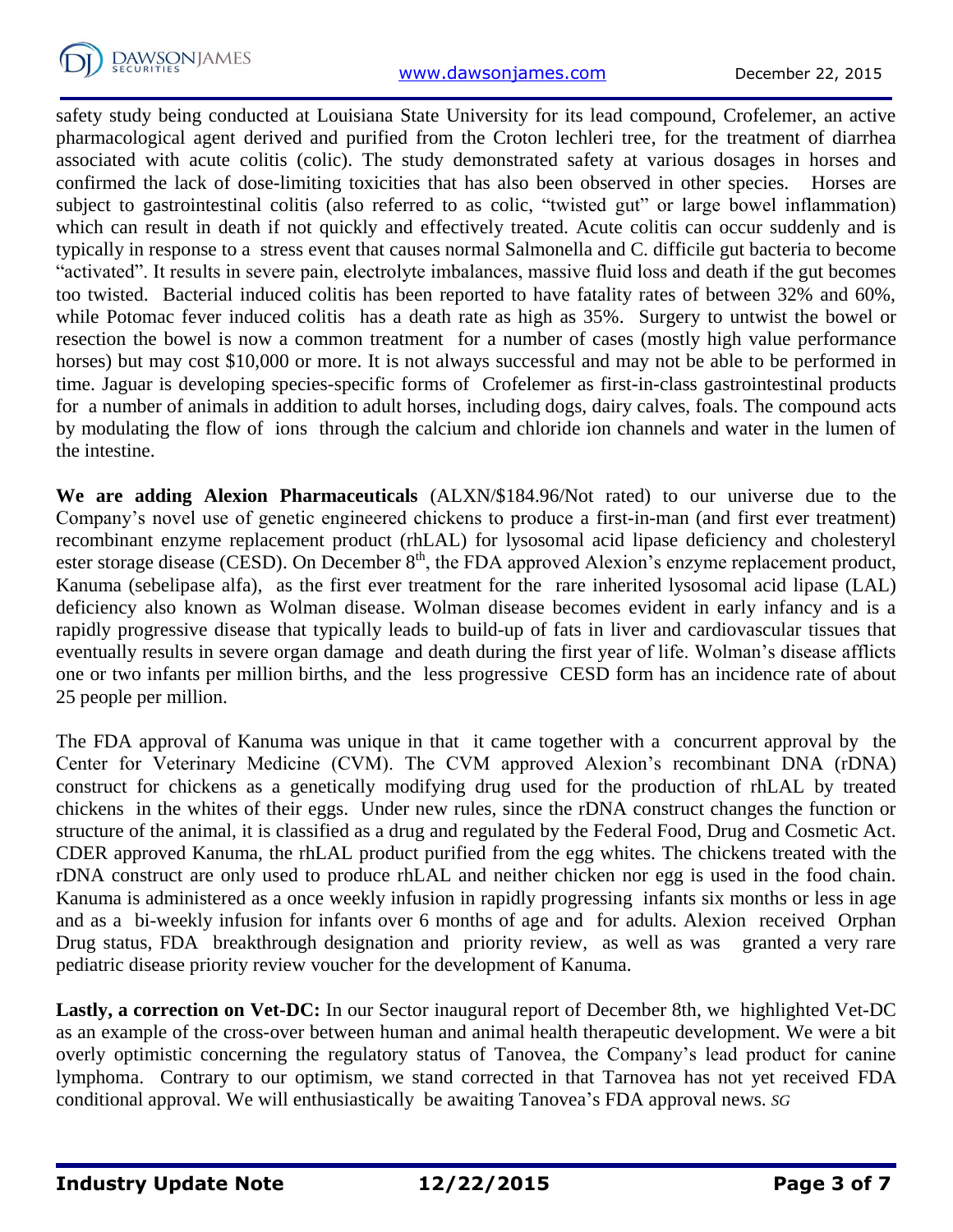

#### **DAWSON JAMES COMPARATIVE BIOLOGY & VET BIOTECHNOLOGY SECTOR**

| Ticker         | <b>Security Name</b>                 | Last                                                                                                      | Chg              | %Chg     | CVol             | YTD %Chg                                                                                                  |           | Mkt Cap EPS FY1 PE FY1 |                            | Div Yld                                                                                                       |
|----------------|--------------------------------------|-----------------------------------------------------------------------------------------------------------|------------------|----------|------------------|-----------------------------------------------------------------------------------------------------------|-----------|------------------------|----------------------------|---------------------------------------------------------------------------------------------------------------|
|                |                                      |                                                                                                           |                  |          |                  |                                                                                                           | MM's      |                        |                            |                                                                                                               |
| <b>ABSCF</b>   | AB Science SA                        | 14.56                                                                                                     | $\boldsymbol{0}$ | 0.00%    | $\overline{0}$   | 2.75%                                                                                                     | 460       | $-0.57 -$              |                            | $\pmb{0}$                                                                                                     |
| <b>NVET</b>    | Nexvet Biopharma PLC                 | 3.8                                                                                                       | 0.07             | 1.88%    | $16,781 -$       |                                                                                                           | 43        | $-1.89 -$              |                            | $\mathbf{0}$                                                                                                  |
| <b>ALQA</b>    | Alliqua BioMedical, Inc.             | 2.09                                                                                                      | 0.04             | 1.95%    | 28,054           | $-60.57%$                                                                                                 | 57        | $-0.96 -$              |                            | 0                                                                                                             |
|                | <b>BIOG.B-OME BioGaia AB Class B</b> | 289                                                                                                       | 11               | 3.96%    | 8,934            | 61.00%                                                                                                    | 4,820     | 7.15                   | 40.39                      | 1.73                                                                                                          |
| <b>PAHC</b>    | Phibro Animal Health Corpor          | 31.87                                                                                                     | 0.03             | 0.09%    | 20,923           | 1.01%                                                                                                     | 1,249     | 1.71                   | 18.64                      | 1.26                                                                                                          |
| <b>PARN</b>    | Parnell Pharmaceuticals Holdi        | 4.14                                                                                                      | 0.01             | 0.24%    | 102              | $-0.24%$                                                                                                  | 55        | $-1.05 -$              |                            | 0                                                                                                             |
| KIN            | Kindred Biosciences, Inc.            | 3.96                                                                                                      | 0.01             | 0.25%    | 62,692           | $-46.85%$                                                                                                 | 78        | $-1.49 -$              |                            | 0                                                                                                             |
| <b>ICCC</b>    | ImmuCell Corporation                 | 7.4                                                                                                       | 0.06             | 0.82%    | 528              | 52.26%                                                                                                    | $22 -$    |                        | $-\,-$                     | 0                                                                                                             |
| <b>NEOG</b>    | Neogen Corporation                   | 57                                                                                                        | $-3.25$          | $-5.39%$ | 197,795          | 14.93%                                                                                                    | 2,251     | 1.04                   | 54.89                      | $\mathbf{0}$                                                                                                  |
|                | OASM-OME Oasmia Pharmaceutical AB    | 10.55                                                                                                     | $-0.05$          | $-0.47%$ | 111,332          | $-47.25%$                                                                                                 | $1,119 -$ |                        | $\overline{a}$             | 0                                                                                                             |
| <b>ONCS</b>    | OncoSec Medical Incorporat           | 2.85                                                                                                      | 0.37             | 15.04%   | 176,770          | $-69.65%$                                                                                                 | 42        | $-1.63 -$              |                            | $\overline{0}$                                                                                                |
| <b>JAGX</b>    | Jaguar Animal Health, Inc.           | 2.22                                                                                                      | 0.12             | 5.71%    | $1,506 -$        |                                                                                                           | 17        | $-3.27 -$              |                            | $\mathbf 0$                                                                                                   |
| VETO-PAR       | Vetoquinol SA                        | 39.3                                                                                                      | $\mathbf{0}$     | $0.00\%$ | 536              | 9.47%                                                                                                     | 467       | 2.24                   | 17.57                      | 0.99                                                                                                          |
| <b>ENTB</b>    | Entest BioMedical, Inc.              | 0.02                                                                                                      | 0.01             | 82.93%   | 100              | 0.00%                                                                                                     |           | $0 - -$                | $\overline{a}$             | $\pmb{0}$                                                                                                     |
| RGS-ASX        | Regeneus Ltd.                        | 0.1                                                                                                       | $\boldsymbol{0}$ | 4.17%    | 30,000           | $-37.50%$                                                                                                 | 21        | $-0.02 -$              |                            | 0                                                                                                             |
| <b>ANAC</b>    | Anacor Pharmaceuticals, Inc.         | 102.31                                                                                                    | $-2.98$          | $-2.83%$ | 110,825          | 217.24%                                                                                                   | 4,646     | $-1.28 -$              |                            | 0                                                                                                             |
| <b>SRNE</b>    | Sorrento Therapeutics, Inc.          | 8.95                                                                                                      | 1.14             |          | 14.60% 1,280,962 | $-11.12%$                                                                                                 | 295       | $-1.56 -$              |                            | 0                                                                                                             |
| NVC-TSE        | Neovasc Inc.                         | 4.99                                                                                                      | $\mathbf{0}$     | 0.00%    | 3,200            | $-35.19%$                                                                                                 | 332       | $-0.5 -$               |                            | 0                                                                                                             |
| <b>CTIX</b>    | Cellceutix Corporation               |                                                                                                           | $1.33 - 0.05$    | $-3.62%$ | 235,055          | $-69.70%$                                                                                                 | $164 -$   |                        | $\overline{\phantom{a}}$   | $\mathbf 0$                                                                                                   |
| DPH-LON        | Dechra Pharmaceuticals PLC           | 10.8                                                                                                      | 0.28             | 2.66%    | 57,023           | 29.11%                                                                                                    | 926       | 0.43                   | 25.09                      | 1.57                                                                                                          |
| <b>GNVC</b>    | GenVec, Inc.                         | 1.9                                                                                                       | $-0.05$          | $-2.56%$ | 21,787           | $-8.65%$                                                                                                  | 34        | $-0.37 -$              |                            | $\boldsymbol{0}$                                                                                              |
| <b>SCYX</b>    | SCYNEXIS, Inc.                       | 6.16                                                                                                      | 0.39             | 6.76%    | 7,105            | $-38.28%$                                                                                                 | 80        | $-2.58 -$              |                            | $\pmb{0}$                                                                                                     |
| DPH-LON        | Dechra Pharmaceuticals PLC           | 10.8                                                                                                      | 0.28             | 2.66%    | 57,023           | 29.11%                                                                                                    | 926       | 0.43                   | 25.09                      | 1.57                                                                                                          |
| <b>ANIK</b>    | Anika Therapeutics, Inc.             | 38.4                                                                                                      | 0.61             | 1.62%    | 32,894           | $-5.73%$                                                                                                  | 553       | 1.82                   | 21.07                      | 0                                                                                                             |
| <b>TRUP</b>    | Trupanion, Inc.                      | 8.97                                                                                                      | 0.04             | 0.45%    | 28,172           | 29.44%                                                                                                    | 253       | $-0.57 -$              |                            | 0                                                                                                             |
| <b>CYDY</b>    | CytoDyn Inc.                         | 0.81                                                                                                      | $\boldsymbol{0}$ | 0.00%    | 16,234           | $-29.57%$                                                                                                 | $75 -$    |                        | $\overline{\phantom{a}}$ . | $\pmb{0}$                                                                                                     |
|                | ORNBV-HEL Orion Oyj Class B          |                                                                                                           | $30.7 - 0.25$    | $-0.81%$ | 74,777           | 19.13%                                                                                                    | 4,366     | 1.48                   | 20.78                      | 4.23                                                                                                          |
| <b>SAC-ETR</b> | SANOCHEMIA Pharmazeut                | 1.46                                                                                                      | $\boldsymbol{0}$ | 0.00%    | 2,100            | 49.74%                                                                                                    | 19        | $-0.05 -$              |                            | 0                                                                                                             |
| <b>KPTI</b>    | Karyopharm Therapeutics, In          | 14.44                                                                                                     | 0.88             | 6.49%    | 97,262           | $-61.42%$                                                                                                 | 485       | $-3.21 -$              |                            | 0                                                                                                             |
| <b>SNTA</b>    | Synta Pharmaceuticals Corp.          | 0.32                                                                                                      | $\mathbf{0}$     | $-0.43%$ | 420,874          | $-87.75%$                                                                                                 | 45        | $-0.61 -$              |                            | $\pmb{0}$                                                                                                     |
| <b>SRNE</b>    | Sorrento Therapeutics, Inc.          | 8.95                                                                                                      | 1.14             |          | 14.60% 1,280,962 | $-11.12%$                                                                                                 | 295       | $-1.56 -$              |                            | $\boldsymbol{0}$                                                                                              |
| <b>ALXN</b>    | Alexion Pharmaceuticals, Inc.        | 184.88                                                                                                    | $-0.19$          | $-0.10%$ | 259,487          | $-0.08%$                                                                                                  | 41,701    | 4.97                   | 37.18                      | 0                                                                                                             |
| <b>PETX</b>    | Aratana Therapeutics, Inc.           |                                                                                                           | $6.21 - 0.03$    | $-0.48%$ | 232,616          | $-65.15%$                                                                                                 | 218       | $-1.79 -$              |                            | 0                                                                                                             |
|                |                                      |                                                                                                           |                  |          |                  |                                                                                                           |           |                        |                            |                                                                                                               |
| Private        | <b>Blaze Biosciences</b>             |                                                                                                           |                  |          |                  | Novel imaging agent used to define tumor margins during surgery; canine studies supported NIH grant       |           |                        |                            |                                                                                                               |
| Private        | <b>Susavion</b>                      |                                                                                                           |                  |          |                  |                                                                                                           |           |                        |                            | Novel peptided immunotherapies based C-type and I-type lectins. Just initiated canine trial for lead compound |
| Private        | Juvaris BioTherapeutics              | Novel cancer vaccines based on cationic lipid/DNA complexes. Canine allogenic tumor vaccine trial started |                  |          |                  |                                                                                                           |           |                        |                            |                                                                                                               |
| Private        | MetaMorphix Inc.                     | Canine genetic testing                                                                                    |                  |          |                  |                                                                                                           |           |                        |                            |                                                                                                               |
| Private        | <b>Protein Sciences</b>              |                                                                                                           |                  |          |                  | Novel vaccines, FluBlok (trivalent flu vaccine) is genetically produced vaccine using canine kidney cells |           |                        |                            |                                                                                                               |
| Private        | GeneOuine                            | Novel gene therapy directed against Il-1r for equine and human osteoarthritis                             |                  |          |                  |                                                                                                           |           |                        |                            |                                                                                                               |

Prices as of December 22, 2015

Private Vet-DC Novel acylic nucleotide analogue, Tanovea, awaiting conditional approval in canine lymphoma

Private Vet-Stem Biopharma Allogenic adipose-derived stem cells for a number of indications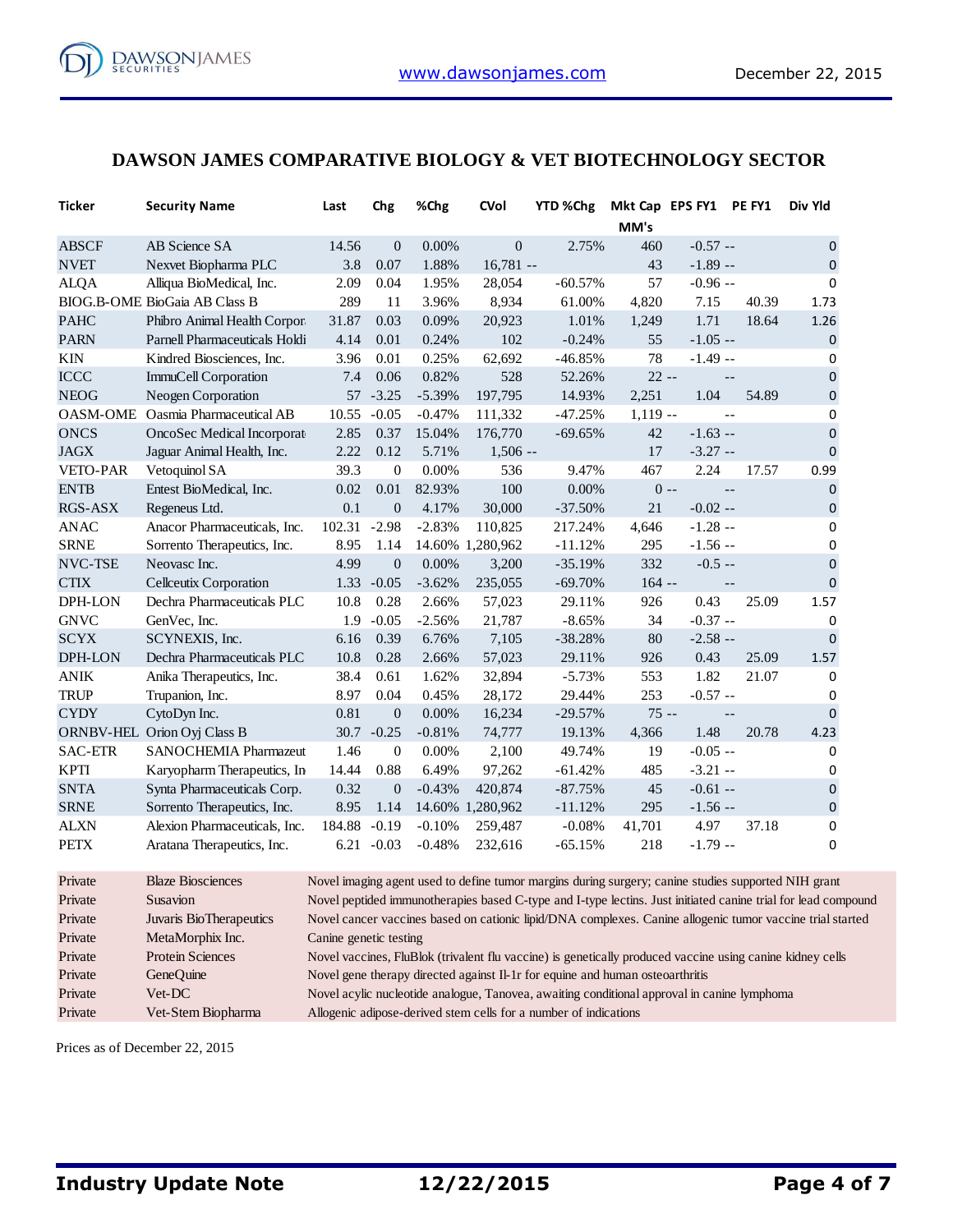

## *Risk Factors*

In addition to normal economic and market risk factors that impact most equities, and the common risks shared by the companies named in this sector and those in the biotechnology sector as a whole, we believe an investment in any of the Dawson James Comparative Biology Sector companies involves the following risks:

• **Regulatory risks** – the companies in the DJ Comparative Biology Sector are subject to regulatory review for their ongoing research and development activities and manufacturing operations with local, state and federal governmental agencies both in the US and Internationally.

**Need to defend patents, trade secrets and other intellectual property – Biotechnology companies rely heavily** on intellectual property related to their technology and products. While larger companies may have adequate resources to defend their intellectual property, most of the smaller companies in the DJ Comparative Biology Sector would be materially and negatively impacted by intellectual property infringement or the loss of one or more patents.

• **Historical lack of profitability** – To date this year and in past years, most of the companies in the DJ Comparative Biology Sector have not operated on a profitable basis, and are not forecast to do so in the immediate future. Although companies typically have been able to raise funds from the capital markets, there can be no guarantee that any particular company will not be able raise additional operating capital in the future should losses continue.

• **Competitive Markets** – This universe of companies operate in a highly competitive marketplace, where speed to market, clinical results and other factors bear on a company's viability. There can be no assurance that any one company will be able to continue to market or later launch its products successfully in these competitive markets in the future.

Industry Update Notes provide current information we believe might be noteworthy to investors regarding the subject companies. Industry Update Notes are not intended to be complete research reports. More detailed information concerning the rated companies referenced in this Note, including the full reports, basis for price targets and other disclosures, may be found at: [http://dawsonjames.com/research\\_coverage.](http://dawsonjames.com/research_coverage)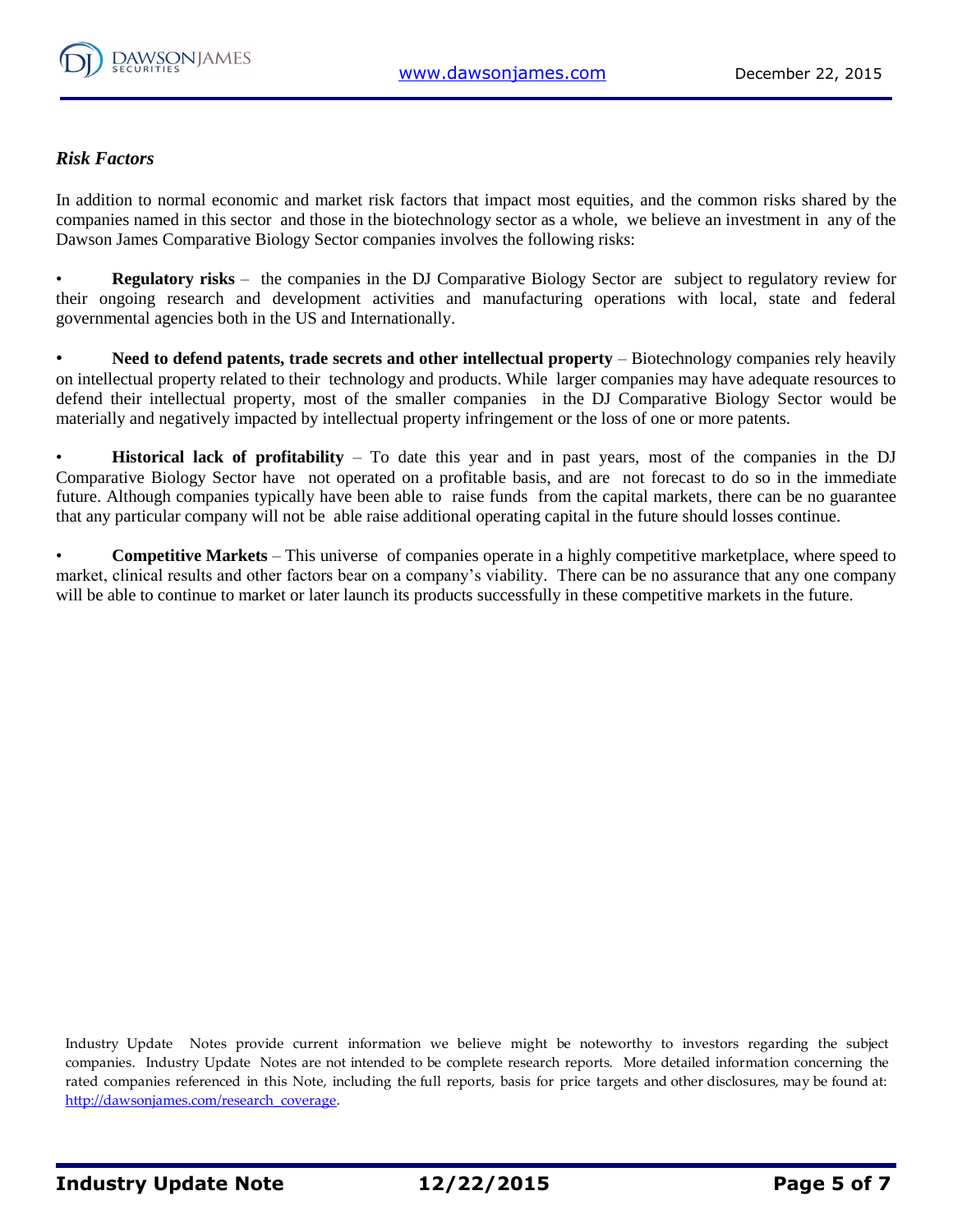

#### **Important Disclosures:**

Dawson James Securities, Inc. (the "Firm") is a member of the Financial Industry Regulatory Authority ("FINRA") and the Securities Investor Protection Corporation ("SIPC").

The Firm does not make a market in the securities of the profiled company. The Firm has received investment banking compensation from the company (s) profiled in this report (CAPN) and may seek compensation for investment banking services in the future from the profiled company (s). The Firm has not received other compensation from the profiled company(s) in the last 12 months.

Neither the research analyst(s) whose name appears on this report nor any member of his (their) household is an officer, director or advisory board member of these companies. The Firm and/or its directors and employees may own securities of the company(s) in this report and may increase or decrease holdings in the future. As of November 30, 2015, the Firm as a whole did not beneficially own 1% or more of any class of common equity securities of one of the subject company (s) of this report. The Firm, its officers, directors, analysts or employees may effect transactions in and have long or short positions in the securities (or options or warrants related to those securities) of the companies subject to this report. The Firm may effect transactions as principal or agent in those securities.

Analysts receive no direct compensation in connection with the Firm's investment banking business. All Firm employees, including the analyst(s) responsible for preparing this report, may be eligible to receive non-product or service specific monetary bonus compensation that is based upon various factors, including total revenues of the Firm and its affiliates as well as a portion of the proceeds from a broad pool of investment vehicles consisting of components of the compensation generated by investment banking activities, including but not limited to shares of stock and/or warrants, which may or may not include the securities referenced in this report.

Although the statements in this report have been obtained from and are based upon recognized statistical services, issuer reports or communications, or other sources that the Firm believes to be reliable, we cannot guarantee their accuracy. All opinions and estimates included in this report constitute the analyst's judgment as of the date of this report and are subject to change without notice.

The securities of the company discussed in this report may be unsuitable for investors depending on their specific investment objectives and financial position. This report is offered for informational purposes only, and does not constitute an offer or solicitation to buy or sell any securities discussed herein in any jurisdiction where such would be prohibited. Additional information is available upon request.

## **Ratings Definitions:**

- 1) **Buy**: the analyst believes the price of the stock will appreciate and produce a total return of at least 20% over the next 12-18 months;
- 2) **Neutra**l: the analyst believes the price of the stock is fairly valued for the next 12-18 months;
- 3) **Sel**l: the analyst believes the price of the stock will decline by at least 20% over the next 12-18 months and should be sold.